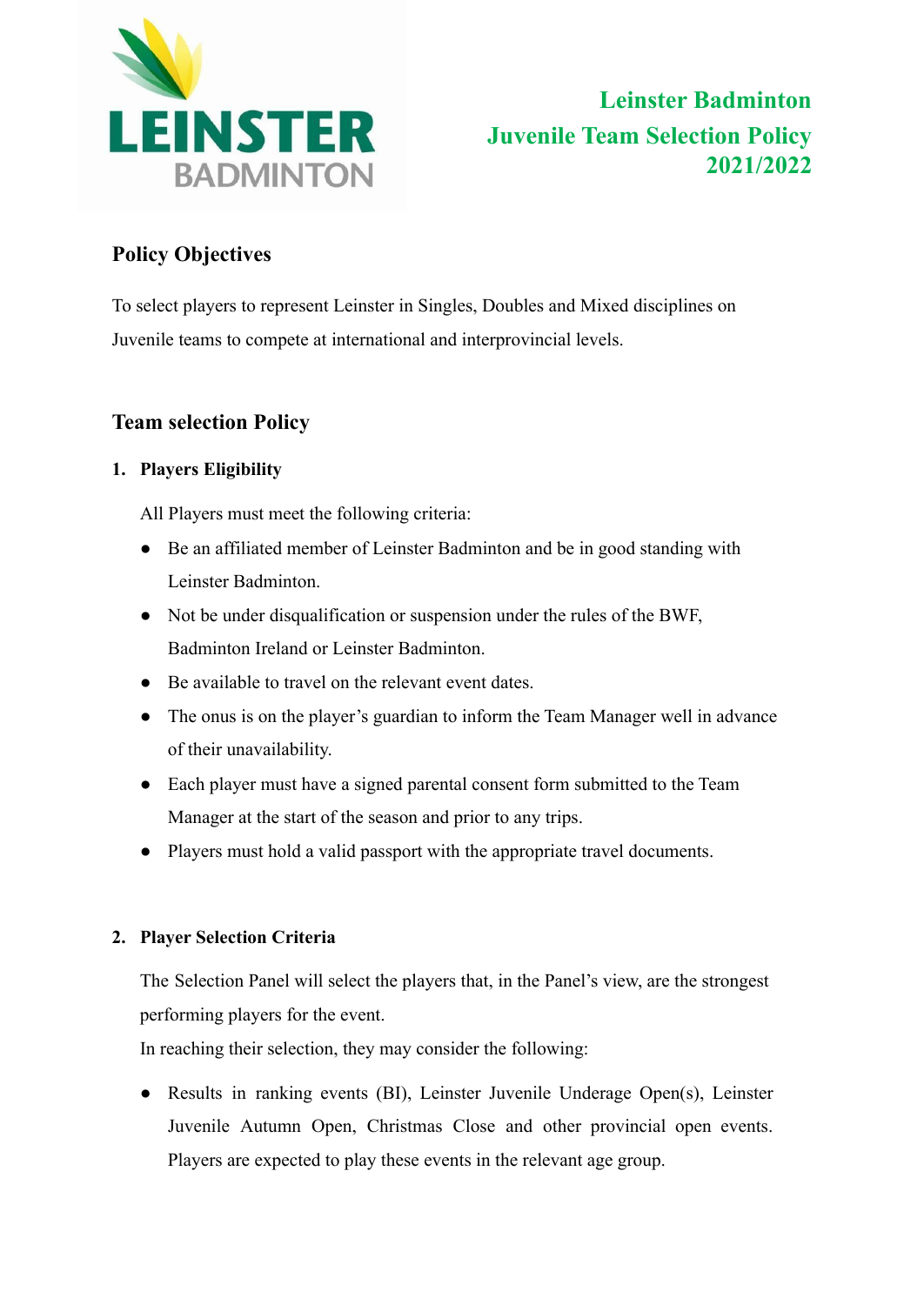- Ability to compete under pressure in an extremely competitive environment in high profile matches against opponents of the same or higher standard.
- Positive documented experience in team competitions.
- Partnership Considerations.
- Consideration of the format of the upcoming matches.

Should the Panel decide to select players for 'player development', the Panel may consider:

- Results in domestic and recognised overseas events.
- Head to head results against other Leinster players.
- Commitment to training over the past twelve months.

For players to be considered for selection, they must be committed to training and participate in tournaments across Ireland. Players are encouraged to participate in all three disciplines.

It is recommended that, where possible, the selectors should confine their selection to the same age group. For season 2021/2022, an additional focus will be on maximising the number of participating players across the age groups.

#### **3. Selection Panel**

The Selection Panel will be selected by the Leinster Youth Activities Committee on an annual basis and will be published on the Leinster Badminton website separately.

#### **4. Overriding Factors**

- Should a player wish to play in a tournament outside the jurisdiction which clashes with a domestic tournament, the Team Manager must be advised in advance and written acknowledgement received. At this stage, the Team Manager can then inform the players parents how their decision to not play the domestic tournament may affect the player selection process.
- Should a player with an established record of high-level results become injured and unable to compete in the listed event, the player may still be considered for selection. However, they will be asked to prove their fitness to play, two weeks prior to the event.
- If an injury occurs to a selected player, a replacement player may be selected.
- Attendance, behaviour and performance of players will be constantly reviewed through the season and selection will be dependent on these factors.